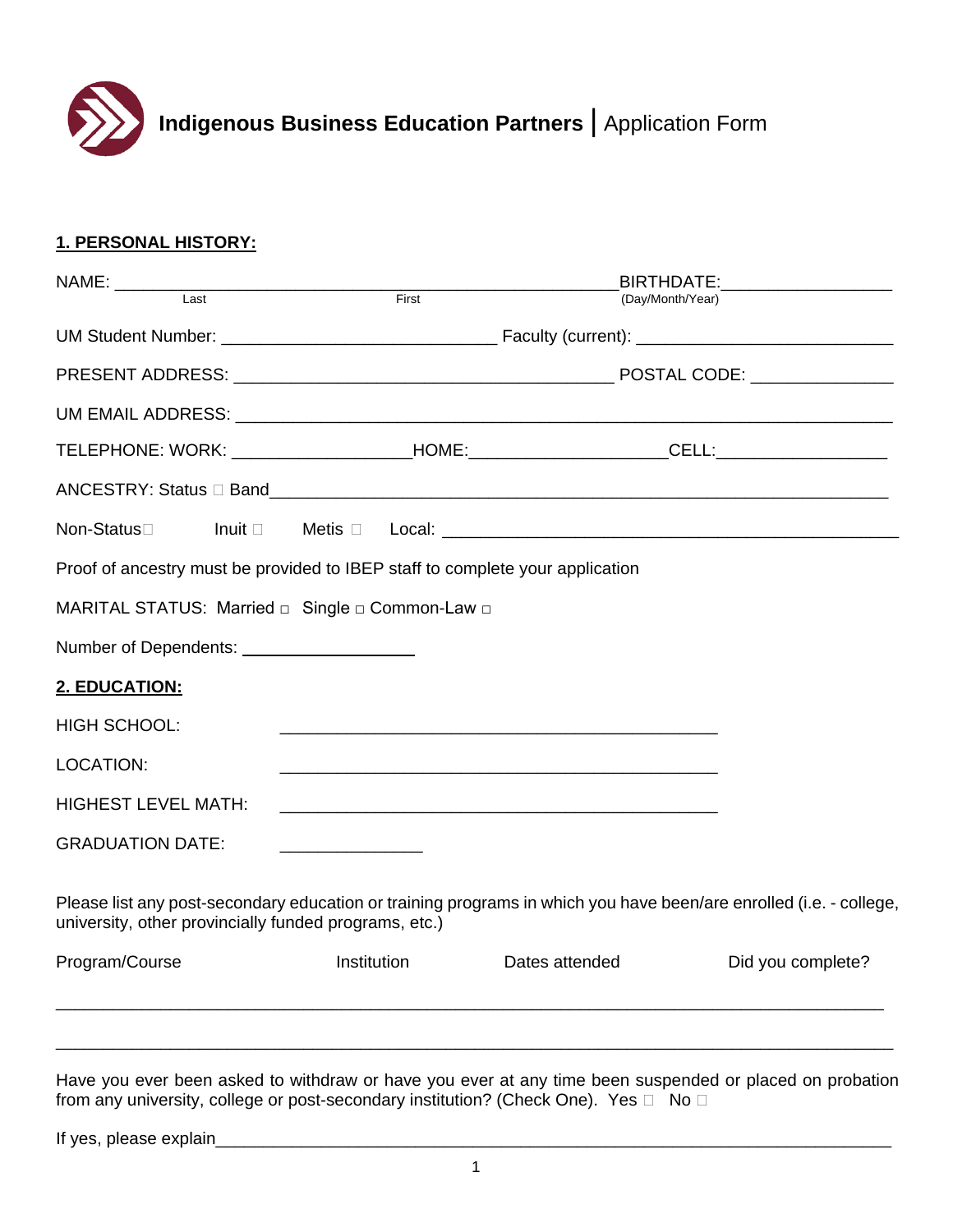# **3. ALL APPLICANTS:**

HOW DID YOU HEAR ABOUT IBEP? (Please specify e.g. friend's name, agency etc.) List all sources:

# **4. GOAL STATEMENT:**

In your own words provide a short statement of your goals  $(2 - 3$  sentences).

### **5. AUTOBIOGRAPHY:**

Please attach with this application a short autobiography in your own words (at least 2 pages). The following ideas and suggestions may be helpful to you. Please include any other information you feel may be helpful in your assessment.

\_\_\_\_\_\_\_\_\_\_\_\_\_\_\_\_\_\_\_\_\_\_\_\_\_\_\_\_\_\_\_\_\_\_\_\_\_\_\_\_\_\_\_\_\_\_\_\_\_\_\_\_\_\_\_\_\_\_\_\_\_\_\_\_\_\_\_\_\_\_\_\_\_\_\_\_\_\_\_\_\_\_\_\_\_\_\_

\_\_\_\_\_\_\_\_\_\_\_\_\_\_\_\_\_\_\_\_\_\_\_\_\_\_\_\_\_\_\_\_\_\_\_\_\_\_\_\_\_\_\_\_\_\_\_\_\_\_\_\_\_\_\_\_\_\_\_\_\_\_\_\_\_\_\_\_\_\_\_\_\_\_\_\_\_\_\_\_\_\_\_\_\_\_\_

\_\_\_\_\_\_\_\_\_\_\_\_\_\_\_\_\_\_\_\_\_\_\_\_\_\_\_\_\_\_\_\_\_\_\_\_\_\_\_\_\_\_\_\_\_\_\_\_\_\_\_\_\_\_\_\_\_\_\_\_\_\_\_\_\_\_\_\_\_\_\_\_\_\_\_\_\_\_\_\_\_\_\_\_\_\_\_\_

\_\_\_\_\_\_\_\_\_\_\_\_\_\_\_\_\_\_\_\_\_\_\_\_\_\_\_\_\_\_\_\_\_\_\_\_\_\_\_\_\_\_\_\_\_\_\_\_\_\_\_\_\_\_\_\_\_\_\_\_\_\_\_\_\_\_\_\_\_\_\_\_\_\_\_\_\_\_\_\_\_\_\_\_\_\_\_\_

\_\_\_\_\_\_\_\_\_\_\_\_\_\_\_\_\_\_\_\_\_\_\_\_\_\_\_\_\_\_\_\_\_\_\_\_\_\_\_\_\_\_\_\_\_\_\_\_\_\_\_\_\_\_\_\_\_\_\_\_\_\_\_\_\_\_\_\_\_\_\_\_\_\_\_\_\_\_\_\_\_\_\_\_\_\_\_\_

\_\_\_\_\_\_\_\_\_\_\_\_\_\_\_\_\_\_\_\_\_\_\_\_\_\_\_\_\_\_\_\_\_\_\_\_\_\_\_\_\_\_\_\_\_\_\_\_\_\_\_\_\_\_\_\_\_\_\_\_\_\_\_\_\_\_\_\_\_\_\_\_\_\_\_\_\_\_\_\_\_\_\_\_\_\_\_\_

- I Your present situation
- II How and when you became interested in business
- III Your participation in community services (volunteer work, paid employment, personal experience)
- IV Your strengths and weaknesses
- V What you have done to prepare for this challenge